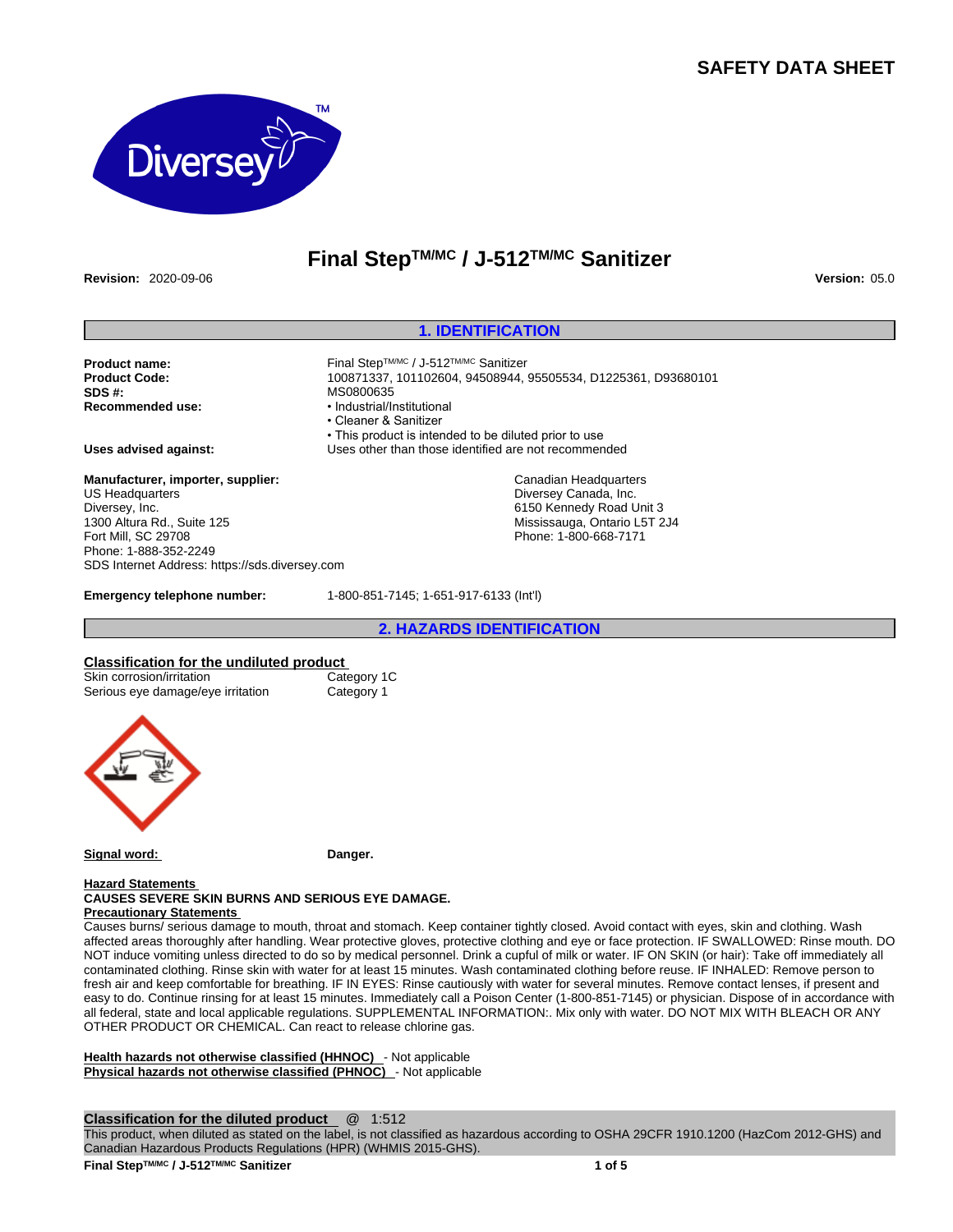#### **Hazard and Precautionary Statements**  None required.

# **3. COMPOSITION/INFORMATION ON INGREDIENTS**

## **Classified Ingredients**

| Ingredient(s)                                 | CAS#       | Weight %      |
|-----------------------------------------------|------------|---------------|
| n-Alkyl (60% C14, 30% C16, 5% C12, 5% C18)    | 68391-01-5 | 1 - 5%        |
| dimethyl benzyl ammonium chloride             |            |               |
| Alkyl dimethyl ethyl benzyl ammonium chloride | 85409-23-0 | 1 - 5%        |
| Ethyl alcohol                                 | 64-17-5    | $0.5 - 1.5\%$ |
| Amines, C12-18-alkyldimethyl                  | 68391-04-8 | $> 0.1 - 1\%$ |

# **4. FIRST AID MEASURES**

### **Undiluted Product:**

**Eyes:** IF IN EYES: Rinse cautiously with water for several minutes. Remove contact lenses, if present and easy to do. Continue rinsing for at least 15 minutes.

**Skin:** IF ON SKIN (or hair): Take off immediately all contaminated clothing. Rinse skin with water for at least 15 minutes.

**Inhalation:** IF INHALED: Remove person to fresh air and keep comfortable for breathing.

**Ingestion:** IF SWALLOWED: Rinse mouth. DO NOT induce vomiting unless directed to do so by medical personnel. Drink a cupful of milk or water.

**Most Important Symptoms/Effects:** No information available.

**Immediate medical attention and special treatment needed** Not applicable.

**Aggravated Medical Conditions:** Individuals with chronic respiratory disorders such as asthma, chronic bronchitis, emphysema, etc., may be more susceptible to irritating effects.

### **Diluted Product:**

**Eyes:** Rinse with plenty of water.

**Skin:** No specific first aid measures are required

**Inhalation:** No specific first aid measures are required

**Ingestion:** IF SWALLOWED: Call a Poison Center (1-800-851-7145) or doctor/physician if you feel unwell.

## **5. FIRE-FIGHTING MEASURES**

**Specific methods:** No special methods required **Suitable extinguishing media:** The product is not flammable

**Suitable extinguishing media:** The product is not flammable. Extinguish fire using agent suitable for surrounding fire.<br>**Specific hazards:** Although this product has a flash point below 200 Deg. F, it is an aqueous soluti **Specific hazards:** Although this product has a flash point below 200 Deg. F, it is an aqueous solution containing an alcohol and does not sustain combustion. Corrosive material (See sections 8 and 10).

**Special protective equipment for firefighters:** As in any fire, wear self-contained breathing apparatus pressure-demand, MSHA/NIOSH (approved or equivalent) and full protective gear.

**Extinguishing media which must not be used for safety reasons:** No information available.

# **6. ACCIDENTAL RELEASE MEASURES**

**Environmental precautions and clean-up methods:** 

**Personal precautions:** Put on appropriate personal protective equipment (see Section 8.). Clean-up methods - large spillage. Material is toxic to fish. Do not discharge into lakes, streams, ponds, or public water unless in accordance with an NPDES permit. Prevent product from entering drains. Water runoff can cause environmental damage. Soak up with inert absorbent material. Sweep up and shovel into suitable containers for disposal. Use a water rinse for final clean-up.

## **7. HANDLING AND STORAGE**

**Handling:** Avoid contact with skin, eyes and clothing. Wash thoroughly after handling. Do not taste or swallow. Product residue may remain on/in empty containers. All precautions for handling the product must be used in handling the empty container and residue. Avoid breathing vapors or mists. Use only with adequate ventilation. Remove and wash contaminated clothing and footwear before re-use. Mix only with water. DO NOT MIX WITH BLEACH OR ANY OTHER PRODUCT OR CHEMICAL. Can react to release chlorine gas. FOR COMMERCIAL AND INDUSTRIAL USE ONLY.

**Storage:** Keep tightly closed in a dry, cool and well-ventilated place.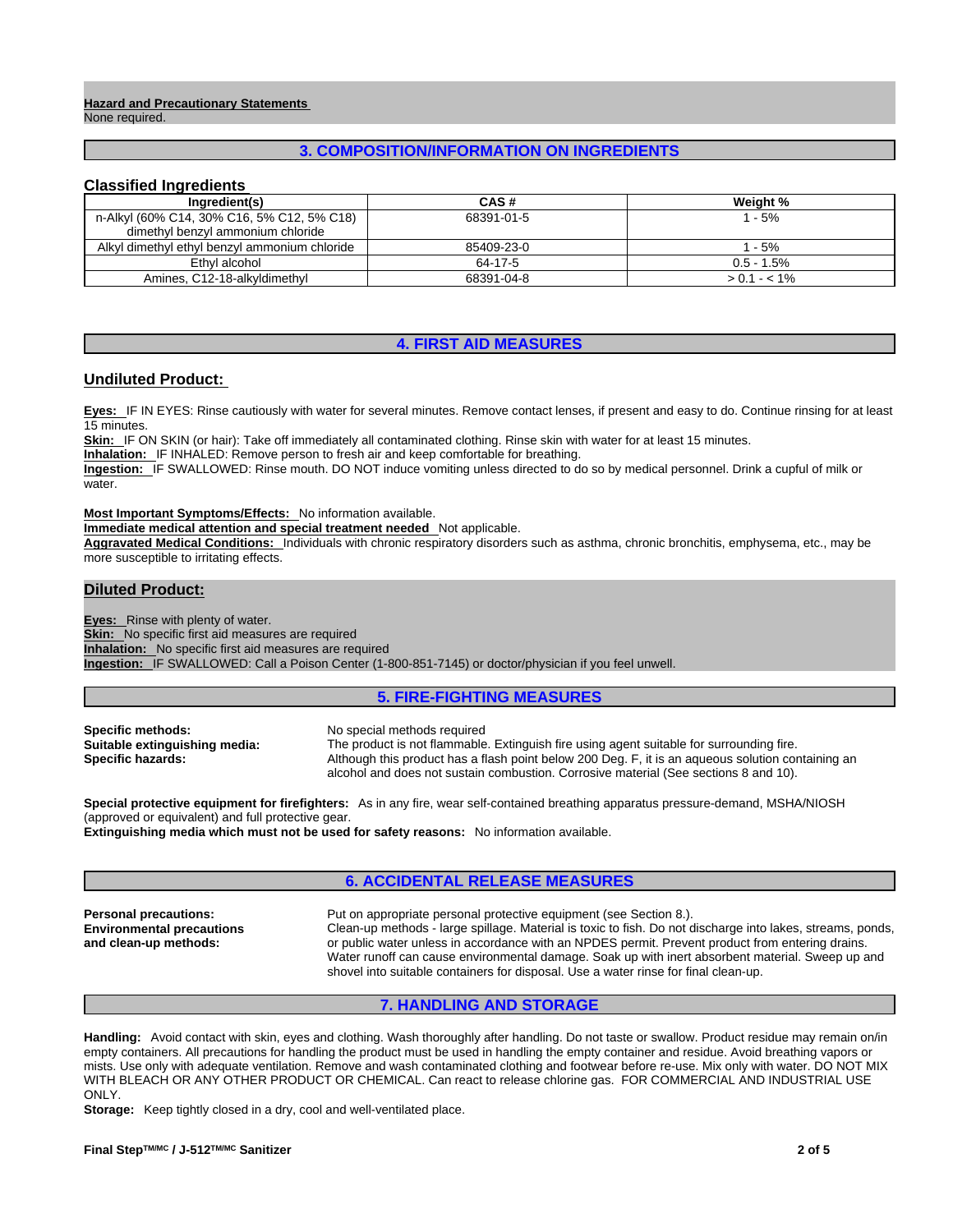## **8. EXPOSURE CONTROLS / PERSONAL PROTECTION**

#### **Exposure Guidelines:** .

| Inaredient(s` | CAS #       | <b>ACGIH</b>    | <b>OSHA</b>            |
|---------------|-------------|-----------------|------------------------|
| Ethyl alcohol | 47r<br>- 64 | 1000 ppm (STEL) | (TWA)<br>1000<br>u ppm |
|               |             |                 | (TWA)<br>1900 mg/m $3$ |

#### **Undiluted Product:**

#### **Engineering measures to reduce exposure:**

Good general ventilation should be sufficient to control airborne levels.

#### **Personal Protective Equipment**

It is the responsibility of the employer to determine the potential risk of exposure to hazardous chemicals for employees in the workplace in order to determine the necessity, selection, and use of personal protective equipment.

| Eye protection:                | Chemical-splash goggles.                                               |
|--------------------------------|------------------------------------------------------------------------|
| Hand protection:               | Chemical-resistant gloves.                                             |
| Skin and body protection:      | Protective footwear. Wear suitable protective clothing.                |
| <b>Respiratory protection:</b> | No personal protective equipment required under normal use conditions. |
| Hygiene measures:              | Handle in accordance with good industrial hygiene and safety practice. |

#### **Diluted Product:**

**Engineering measures to reduce exposure:**

Good general ventilation should be sufficient to control airborne levels.

# **Personal Protective Equipment**<br> **Eye protection:**

No personal protective equipment required under normal use conditions. **Hand protection:** No personal protective equipment required under normal use conditions. **Skin and body protection:** No personal protective equipment required under normal use conditions.<br>**Respiratory protection:** No personal protective equipment required under normal use conditions. **Respiratory protection:** No personal protective equipment required under normal use conditions.<br> **Hygiene measures:** Handle in accordance with good industrial hygiene and safety practice. Handle in accordance with good industrial hygiene and safety practice.

## **9. PHYSICAL AND CHEMICAL PROPERTIES**

**Explosion limits: - upper:** Not determined **- lower:** Not determined **Physical State:** Liquid **Color:** Clear Red **Evaporation Rate:** No information available **Configuration Configuration Cuaternary**<br> **Odor threshold:** No information available. **Configuration Bolling point/range:** Not determined **Odor threshold:** No information available. **Melting point/range:** Not determined **Decomposition temperature:** Not determined **Autoignition temperature:** Not information available **Solubility:** Completely Soluble **Autoignition temperature:** No information available **Solubility in other solvents:** No information available **Relative Density (relative to water):** 0.993 **Density: Specific gravity:** 0.993 Kg/L **Vapor density: No** information available **Density: Specific gravity: 0.993 Kg/L Bulk density:** No information available **Vapor pressure:** No information available. **Flash point (°F):** > 200 °F > 93 °C **Partition coefficient (n-octanol/water):** No information available **Viscosity:** 0<br> **Partition coefficient (n-octanol/water):** No information available **VOC:** 1.3 % \* **Flammability (Solid or Gas):** Not applicable **Corrosion to metals:** Not corrosive to metals **Sustained combustion:** No

**Elemental Phosphorus:** 0.00 % by wt.<br>pH: 7.9

# **Dilution pH:**<br>≈ 7

≈ 7 **Dilution Flash Point (°F):** > 200 °F > 93.3 °C **VOC % by wt. at use dilution:** 0.002 %

\* - Title 17, California Code of Regulations, Division 3, Chapter 1, Subchapter 8.5, Article 2, Consumer Products, Sections 94508

## **10. STABILITY AND REACTIVITY**

**Reactivity:** Not Applicable<br> **Stability:** The product is **Hazardous decomposition products:** 

The product is stable<br>None reasonably foreseeable. **Materials to avoid:** Oxidizing agents. Anionic surfactant. Do not mix with chlorinated products (such as bleach).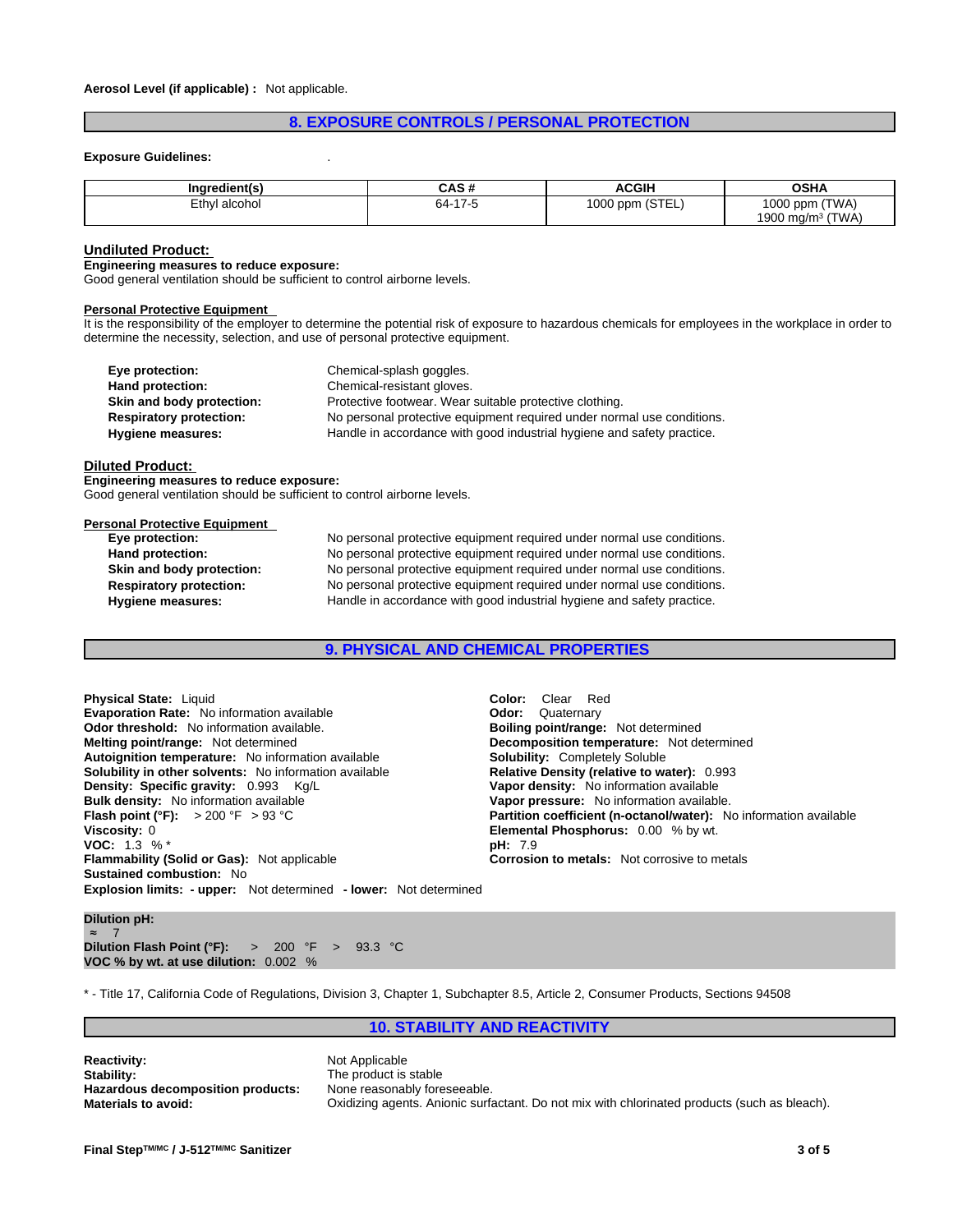## **11. TOXICOLOGICAL INFORMATION**

## **Information on likely routes of exposure:**

Skin contact, Inhalation, Ingestion, Eye contact

#### **Delayed, immediate, or chronic effects and symptoms from short and long-term exposure**

**Skin contact:** Corrosive. Causes severe burns. Symptoms may include burns, blisters, redness and pain (which may be delayed).

**Eye contact:** Corrosive. Causes serious eye damage. Symptoms may include pain, burning sensation, redness, watering, blurred vision or loss of vision.

**Ingestion:** Causes burns/ serious damage to mouth, throat and stomach. Symptoms may include stomach pain and nausea. **Inhalation:** May cause irritation and corrosive effects to nose, throat and respiratory tract. Symptoms may include coughing and difficulty breathing.

**Sensitization:** No known effects.

**Target Organs (SE):** None known

**Target Organs (RE):** None known

| $\cdot$ $\cdot$<br>iner i<br>----- | $\cdot$ . $\sim$<br><br>mэ<br>- 77 | .<br>NT<br>. | <b>IARC</b> | ឹកសារ<br>,,,, |
|------------------------------------|------------------------------------|--------------|-------------|---------------|
| -thvl<br>ак<br>лю<br>сu            | 54.                                |              |             |               |

# **Numerical measures of toxicity**<br>**ATF - Oral (mg/kg):** 5000

**ATE** - Oral (mg/kg): **ATE - Dermal (mg/kg):** >5000

**12. ECOLOGICAL INFORMATION**

**Ecotoxicity:** No information available.

**Persistence and Degradability:** No information available.

**Bioaccumulation:** No information available.

## **13. DISPOSAL CONSIDERATIONS**

**Waste from residues / unused products (undiluted product):** This product, as sold, if discarded or disposed, is not a hazardous waste according to Federal regulations (40 CFR 261.4 (b)(4)). Under RCRA, it is the responsibility of the user of the product to determine, at the time of disposal, whether the waste solution meets RCRA criteria for hazardous waste. Dispose in compliance with all Federal, state, provincial, and local laws and regulations.

**Waste from residues / unused products (diluted product):** This product, when diluted as stated on this SDS, is not a hazardous waste according to Federal regulations (40 CFR 261.4 (b)(4)). Under RCRA, it is the responsibility of the user of the product to determine, at the time of disposal, whether the waste solution meets RCRA criteria for hazardous waste. Dispose in compliance with all Federal, state, provincial, and local laws and regulations.

**RCRA Hazard Class (undiluted product):** Not Regulated **RCRA Hazard Class (diluted product):** Not Regulated **Contaminated Packaging:** Do not re-use empty containers.

# **14. TRANSPORT INFORMATION**

**DOT/TDG/IMDG:** The information provided below is the full transportation classification for this product. This description does not account for the package size(s) of this product, that may fall under a quantity exception, according to the applicable transportation regulations. When shipping dangerous goods, please consult with your internal, certified hazardous materials specialist to determine if any exceptions can be applied to your shipment.

**DOT (Ground) Bill of Lading Description:** UN3267, CORROSIVE LIQUID, BASIC, ORGANIC, N.O.S., (quaternary ammonium compounds), 8, III

**IMDG (Ocean) Bill of Lading Description:** UN3267, CORROSIVE LIQUID, BASIC, ORGANIC, N.O.S., (quaternary ammonium compounds), 8, III,